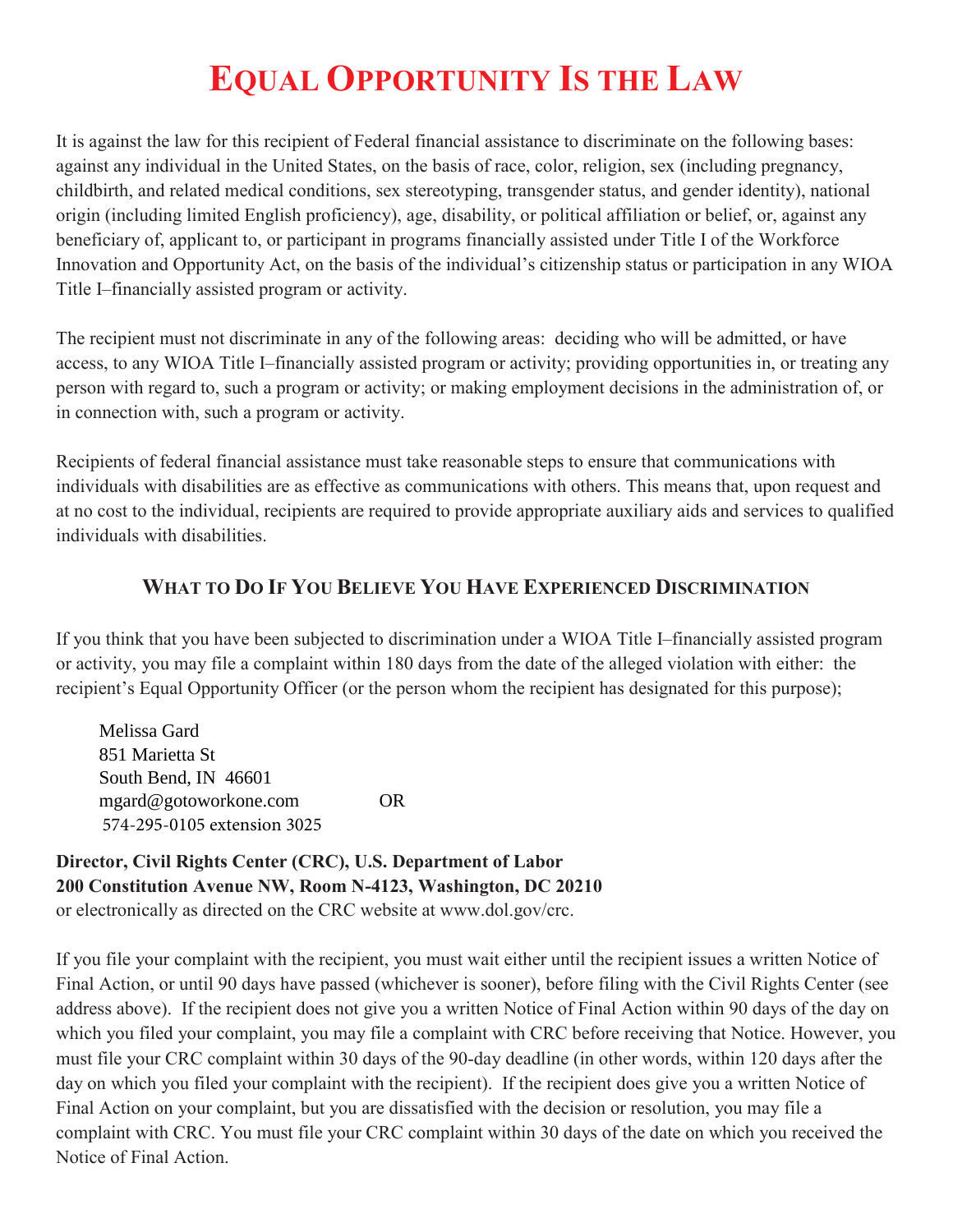## **LA IGUALDAD DE OPORTUNIDAD ES LA LEY**

La ley prohíbe que este beneficiario de asistencia financiera federal discrimine por los siguientes motivos: contra cualquier individuo en los Estados Unidos por su raza, color, religión, sexo (incluyendo el embarazo, el parto y las condiciones médicas relacionadas, y los estereotipos sexuales, el estatus transgénero y la identidad de género), origen nacional (incluyendo el dominio limitado del inglés), edad, discapacidad, afiliación o creencia política, o contra cualquier beneficiario, solicitante de trabajo o participante en programas de capacitación que reciben apoyo financiero bajo el Título I de la ley de Innovación y Oportunidad en la Fuerza Laboral (WIOA, por sus siglas en inglés), debido a su ciudadanía, o por su participación en un programa o actividad que recibe asistencia financiera bajo el Título I de WIOA.

El beneficiario no deberá discriminar en los siguientes áreas: decidiendo quién será permitido de participar, o tendrá acceso a cualquier programa o actividad que recibe apoyo financiero bajo el Título I de WIOA; proporcionando oportunidades en, o tratar a cualquier persona con respecto a un programa o actividad semejante; o tomar decisiones de empleo en la administración de, o en conexión a un programa o actividad semejante.

Los beneficiarios de asistencia financiera federal deben tomar medidas razonables para garantizar que las comunicaciones con las personas con discapacidades sean tan efectivas como las comunicaciones con los demás. Esto significa que, a petición y sin costo alguno para el individuo, los recipientes están obligados a proporcionar ayuda auxiliar y servicios para individuos con discapacidades calificados.

## **QUE DEBE HACER SI CREE QUE HA SIDO DISCRIMINADO**

Si usted piensa que ha sido discriminado en un programa o actividad que recibe apoyo financiero bajo el Título I de WIOA, usted puede presentar una queja no más de 180 días después de la fecha en que ocurrió la presunta violación, ya sea con: El oficial de igualdad de oportunidad del recipiente (o la persona que el recipiente haya designado para este propósito);

Melissa Gard 851 Marietta St. South Bend, IN 46601 574-295-0105, extension 3025 mgard@gotoworkone.com

## **Director, Civil Rights Center (CRC), U.S. Department of Labor**

**200 Constitution Avenue NW, Room N-4123, Washington, DC 20210**  o electrónicamente como indica el sitio web del CRC www.dol.gov/crc.

Si usted presenta una queja con el recipiente, usted debe esperar hasta que el recipiente emita una decisión final escrita o que pasen por lo menos 90 días (lo que ocurra primero), antes de presentar una queja con el Centro de Derechos Civiles (CRC, por sus siglas en inglés) a la dirección mencionada previamente. Si el beneficiario no le entrega una decisión final escrita dentro de 90 días después de la fecha en que presento su queja, usted puede presentar su queja con el CRC antes que reciba la decisión final. Sin embargo, es necesario presentar su queja con el CRC dentro de 30 días después de la fecha límite de 90 días (en otras palabras, dentro de 120 días después de la fecha en presento la queja con el recipiente). Si el recipiente emite una decisión final escrita, pero usted no está satisfecho con él resultado o resolución, usted puede presentar una queja con el CRC. Usted debe presentar su queja con el CRC dentro de 30 días después que reciba la decisión final escrita.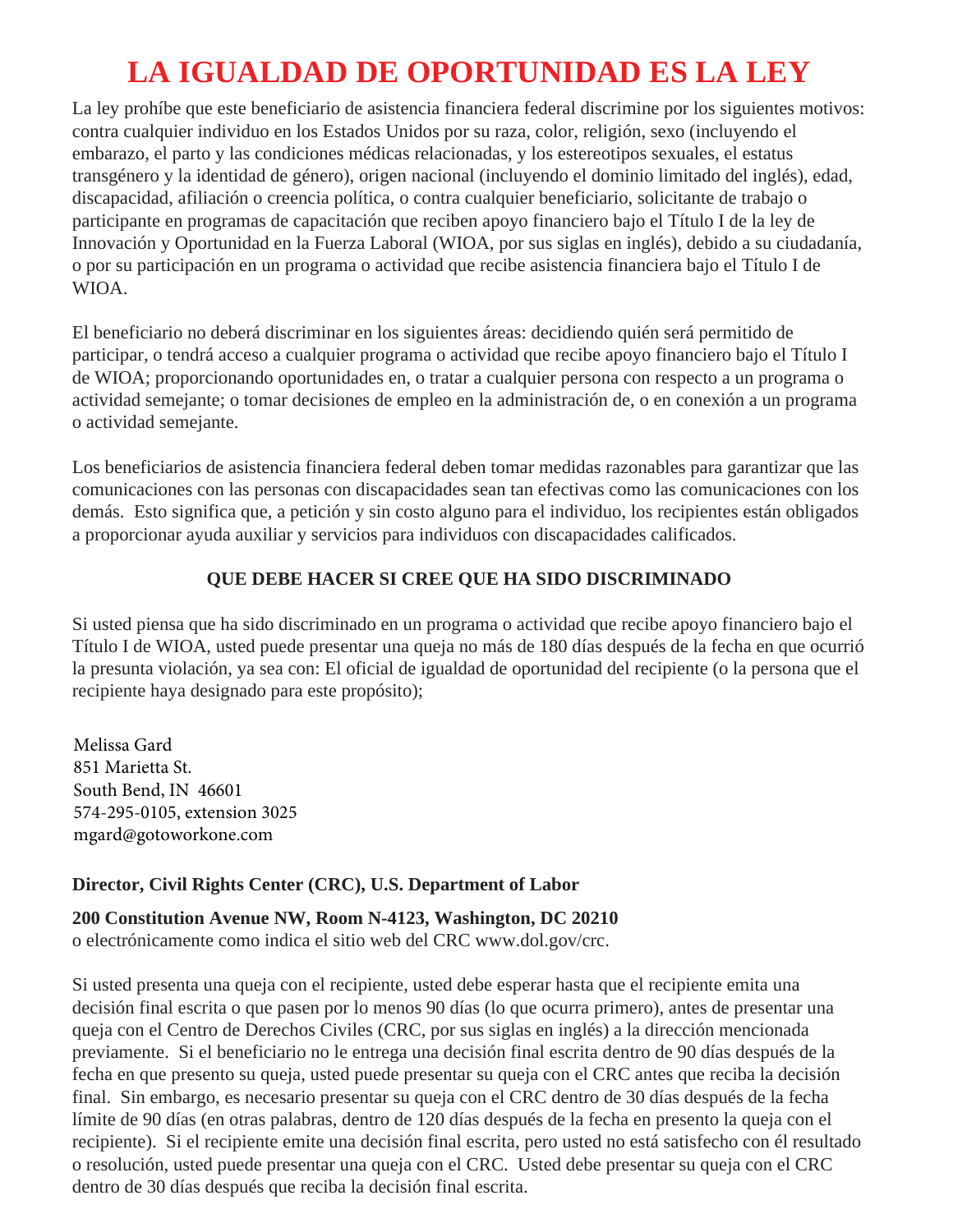

## **Statement of Policy**

The Northern Indiana Workforce Board (NIWB) is establishing a policy to delineate nondiscrimination requirements as contained in the Workforce Innovation and Opportunity Act (WIOA).

## **Reason for Policy**

The purpose of this policy is to communicate the nondiscrimination and equal opportunity requirements of the Workforce Investment Act and to denote the responsibilities for entities receiving Workforce Investment Act Funding.

## **Policy Distribution List**

Northern Indiana Workforce Board (NIWB) Staff Department of Workforce Development Staff Contracted Provided Staff

#### **Contents**

Section 188 of the Workforce Investment Act prohibits discrimination on the grounds of race, color, religion, sex, national origin, age, disability, political affiliation or belief, and for beneficiaries only, citizenship or participation in a WIOA Title I – financially-assisted program or activity. The following requirements are taken from regulations at 29 Code of Federal Regulations (CFR) Part 38 and must be incorporated into the systems and practices of all recipients for assurances of nondiscrimination. Any program or activity that receives federal financial assistance under WIOA Title I is a recipient and therefore subject to these requirements.

#### **Designation of Equal Opportunity Officer**

NIWB has designated the Equal Opportunity Officer (EO Officer) as:

Melissa Gard Director of Quality Assurance/Special Projects 851 Marietta St. South Bend, IN 46601 574.237.9675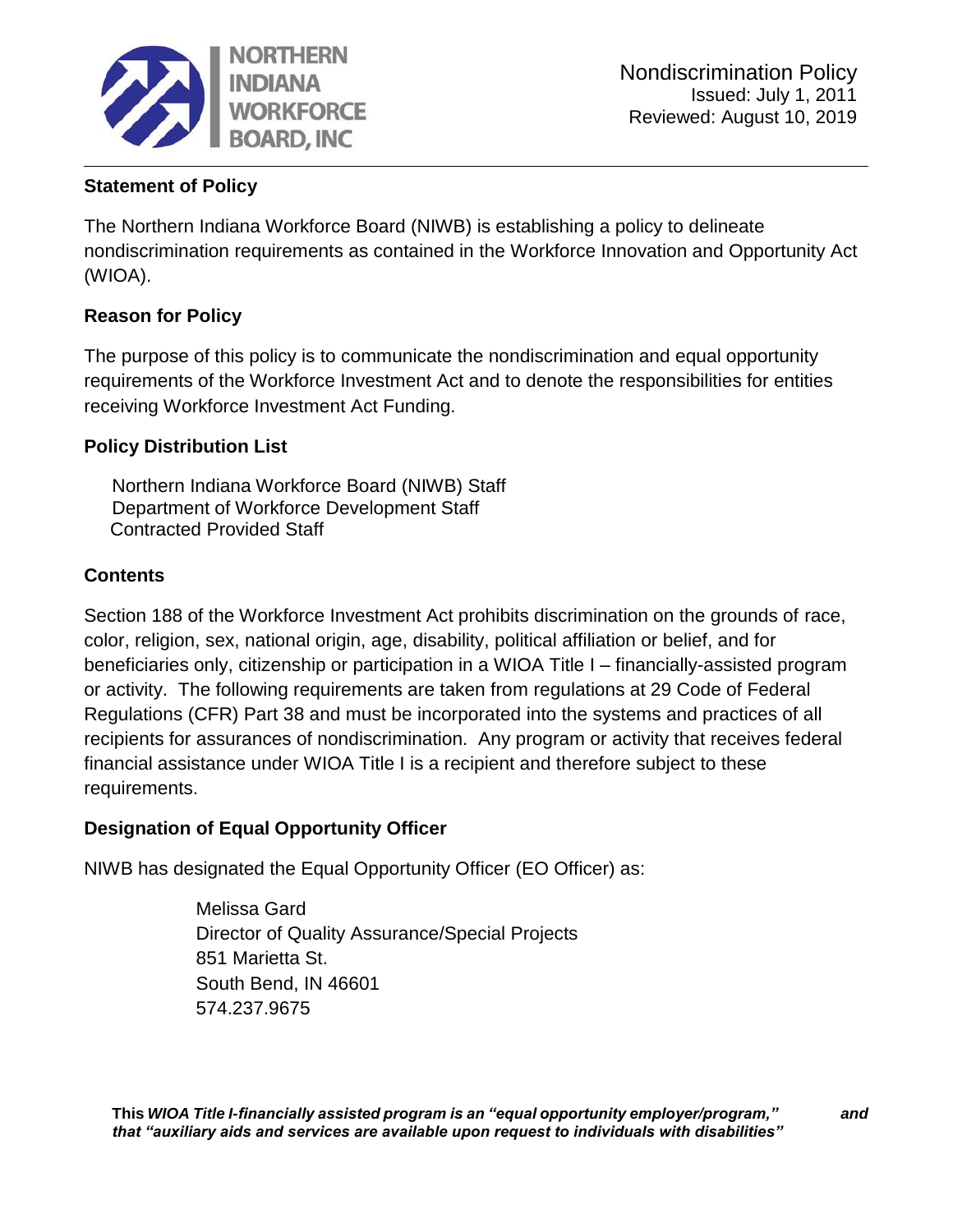#### **Notice and Communication Requirements**

Each subcontractor must provide initial and continuing notice that it does not discriminate on any prohibited ground.

Subcontractors must ensure that "Equal Opportunity Is The Law" posters are prominently displayed for customers entering WorkOne Centers and WorkOne Express sites or other office locations.

This notice must be provided to registrants, applicants, and eligible applicants/registrants; participants; applicants for employment and employees; unions or professional organizations that hold collective bargaining or professional agreements with the WIOA grant recipient; subrecipients that receive WIOA Title I funds from the recipients; and members of the public, including those with impaired vision or hearing. The subcontractor must also ensure that communications with individuals with disabilities are as effective as communication with others.

Participants in WIOA programs are to provide acknowledgement of the notice, either electronically or by their signature to the notice where case files are maintained. The notice must also be provided in languages other than English where need is determined.

All brochures, pamphlets and other publications which promote WIOA programs must include the following language: "This WIOA Title I-funded program/activity is an equal opportunity employer/program. Auxiliary aids and services are available upon request to individuals with disabilities." Where a telephone number is provided, the materials must also include a TDD/TTY or relay service number.

#### **Review Assurances, Job Training Plans, Contracts, Policies**

Subcontractors must ensure that "Equal Opportunity Is The Law" posters are prominently displayed for customers entering WorkOne Centers and WorkOne Express sites or other office locations.

This notice must be provided to registrants, applicants, and eligible applicants/registrants; participants; applicants for employment and employees; unions or professional organizations that hold collective bargaining or professional agreements with the WIOA grant recipient; subrecipients that receive WIOA Title I funds from the recipients; and members of the public, including those with impaired vision or hearing. The subcontractor must also ensure that communications with individuals with disabilities are as effective as communication with others.

Participants in WIOA programs are to provide acknowledgement of the notice, either electronically or by their signature to the notice where case files are maintained. The notice must also be provided in languages other than English where need is determined.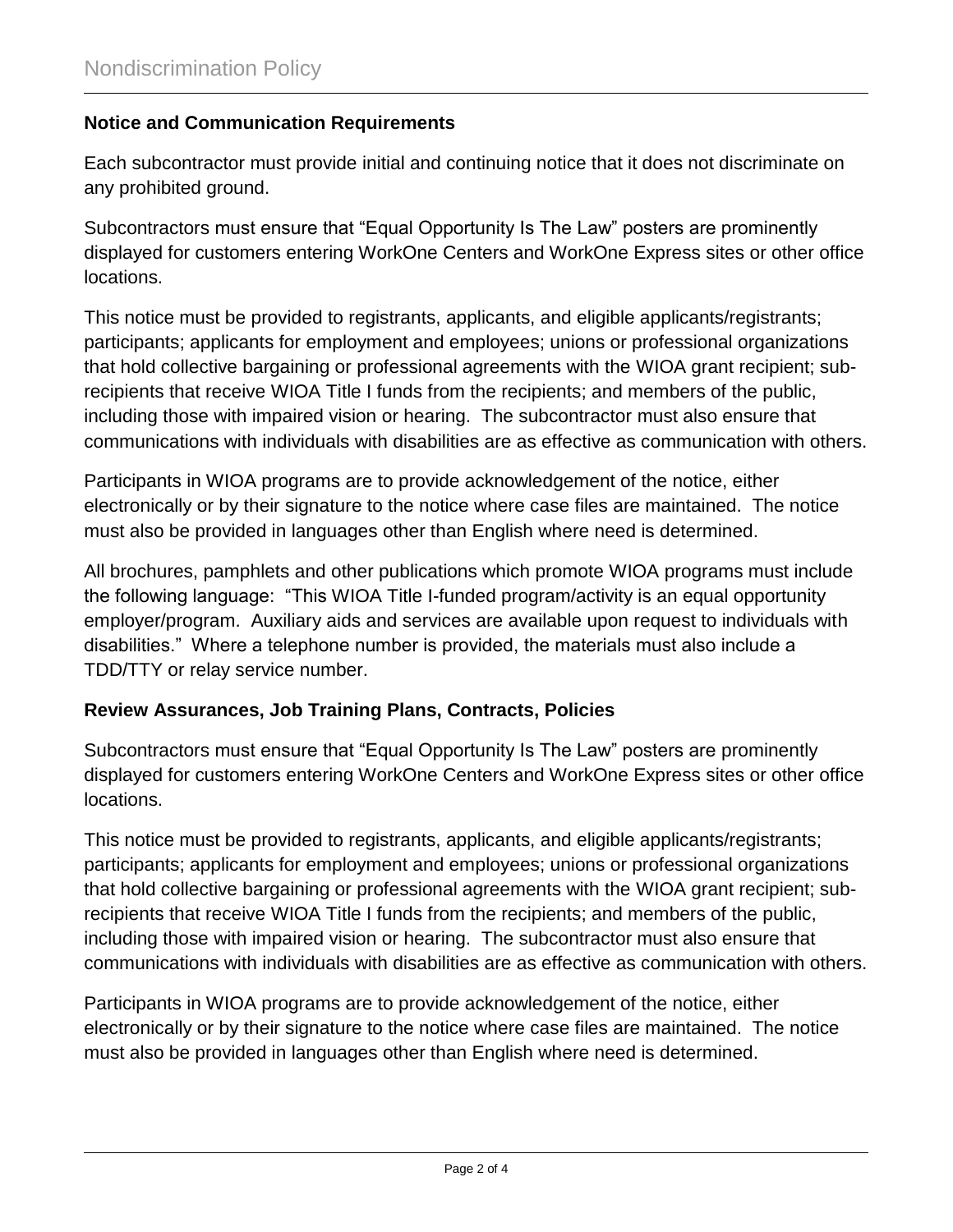All brochures, pamphlets and other publications which promote WIOA programs must include the following language: "This WIOA Title I-funded program/activity is an equal opportunity employer/program. Auxiliary aids and services are available upon request to individuals with disabilities." Where a telephone number is provided, the materials must also include a TDD/TTY or relay service number.

## **Affirmative Outreach**

WIOA subcontractors must take appropriate steps to ensure that they are providing affirmative outreach to the WIOA Title I-financially assisted programs and activities. These steps should involve reasonable efforts to include members of both sexes, various racial and ethnic groups, individuals with disabilities and individuals in differing age groups.

Reasonable efforts may include contacts with community groups, schools, organizations that provide services to the disabled and also minority organizations. The subcontractor must have a strategy for meeting this requirement and be prepared to provide such information upon request to the state EO Officer.

#### **Compliance with Section 504 of The Rehabilitation Act of 1973**

In providing any aid, benefits services or training under a WIOA Title I-funded program or activity, a subcontractor must not, directly or through contractual licensing or other arrangements, deny a qualified individual with a disability the opportunity to participate in or benefit from the aid, benefits, services or training on the basis of disability.

WIOA subcontractors must provide for reasonable accommodations, modifications, or programs and architectural accessibility for individuals with disabilities. Programs/activities must be administered in the most integrated setting. Communications with persons with disabilities must be as effective as communications with others.

WIOA subcontractors must also make reasonable modifications in policies, practices or procedures when the modifications are necessary to avoid discrimination on the basis of disability, unless making the modifications would fundamentally alter the nature of the service, program or activity.

## **Data and Information Collection and Maintenance**

Each WIOA subcontractor must collect and maintain records on applicants, registrants, eligible applicants/registrants, participants, those terminated, employees and applicants for employment to determine whether the subcontractor has complied or is complying with the nondiscrimination and equal opportunity provisions of WIOA. Each WIOA subcontractor must record the race/ethnicity, sex, age, and where known, disability status of the specified groups.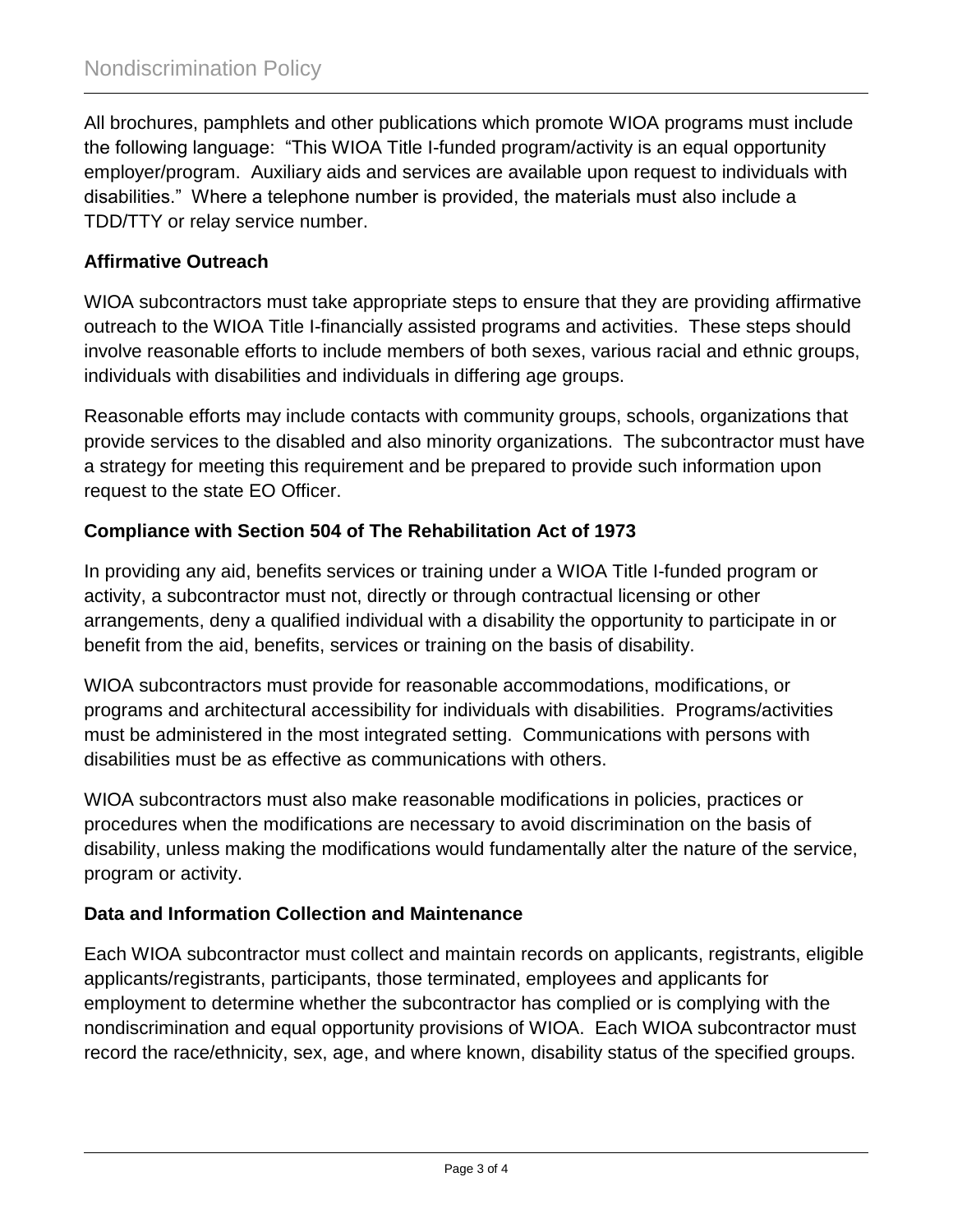The records must be stored in a manner that ensures confidentiality and used only for purposes of recordkeeping and reporting, determining eligibility for WIOA Title I-funded programs or activities or other uses authorized by law.

Each WIOA subcontractor must maintain records for a period of not less than three years from the close of the applicable program year. If any litigation, claim, negotiation, audit or other action involving the records has been started before the three-year period, the records must be retained until completion of the action and resolution of all issues which arise from it, or until the end of the regular three-year period, whichever is later.

WIOA subcontractor must notify the NIWB EO Officer of any administrative enforcement actions or lawsuits filed regarding discrimination.

**Review Date:** June 30, 2020

**Contact Person:** Krystal Levi Vice President of Operations Northern Indiana Workforce Board 851 Marietta St. South Bend, IN 46601 574.855.5333 *klevi@gotoworkone.com*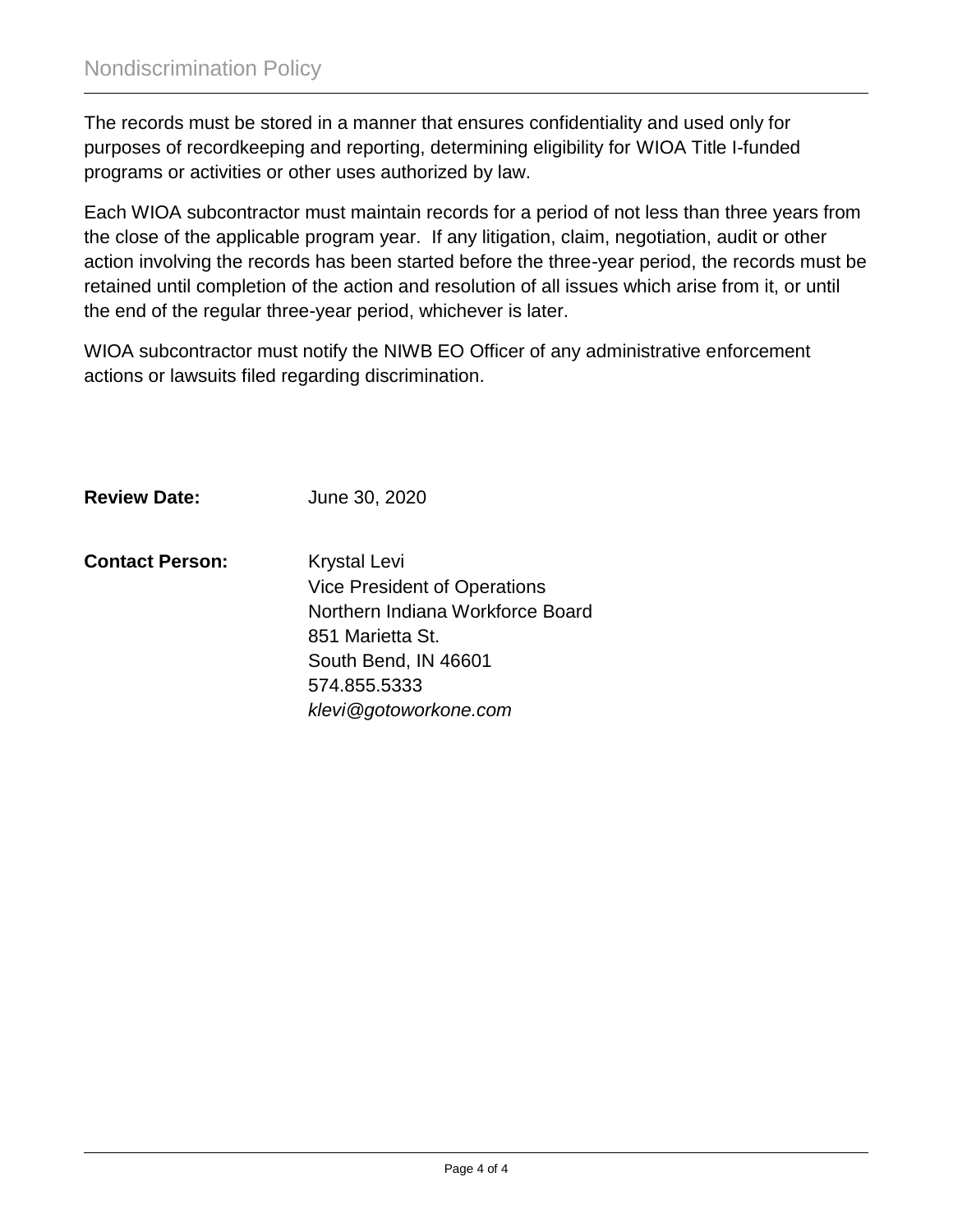



#### 1. **General.**

- a. Any entity to which financial assistance under WIOA Title I is extended is required to comply with federal, state, and local equal employment opportunity and affirmative action policies and requirements. This includes State and local workforce boards, LWSA grant recipients, one stop operators, service providers (including eligible training providers), on-the-job training employers, Job Corps contractors, center operators, placement agencies, and other related entities.
- b. It in unlawful to discriminate against any individual on the basis of race, color, religion, sex (including pregnancy, childbirth and related medical conditions, sex stereotyping, transgender status, and gender identity), national origin (included limited English proficiency), age, disability, or political affiliation or belief, or, against any beneficiary of, applicant to or participant in programs financially assisted under Title I of WIOA on the basis of the individual's citizenship status or participation in any WIOA Title I-financially assisted program or activity.
- c. Discrimination complaints may be filed by any person (or person's authorized representative) who believes either of the following circumstances exist:
	- i. Has been or is being subjected to discrimination prohibited under WIOA. or
	- ii. Has been or is being retaliated against for protected actions.

#### 2. **Information required for a complaint**

- a. Complainant's name/address or another means of contacting the complainant.
- b. Identity of the respondent (individual or entity alleged to have discriminated).
- c. Allegations described in sufficient detail to determine:
	- i. Jurisdiction of CRC or recipient over complaint,
	- ii. Complaint was filed within specified time, and
	- iii. Complaint has apparent merit.
- d. A signature from the complainant or their authorized representative.

#### 3. **Form to be used in filing a complaint**

- a. Complaint form developed by the state,
- b. Complaint information form developed by the CRC, or
- c. Any other document that includes the required information.

#### 4. **Acceptance for Investigation or Rejection**

- a. After preliminary review, the Equal Opportunity Officer will determine if there is basis for the complaint, and if it is within Equal Opportunity Officer's jurisdiction.
- b. Jurisdiction is determined by the following:
	- i. Respondent is a WIOA Recipient
	- ii. Complaint has been filed within the 180 –day time period (or the Director of CRC has granted an extension waiver)
	- iii. The complaint issue is covered under Section 188 or WIOA
- c. Decisions are made strictly on the basis of evidence gathered.
- d. WIOA complaints can be divided into 2 categories:
	- i. Discrimination complaints, processed according to CRC regulations

This WIA Title I-financially assisted program is an equal opportunity employer/program, and auxiliary aids and services are available upon request to individuals with disabilities.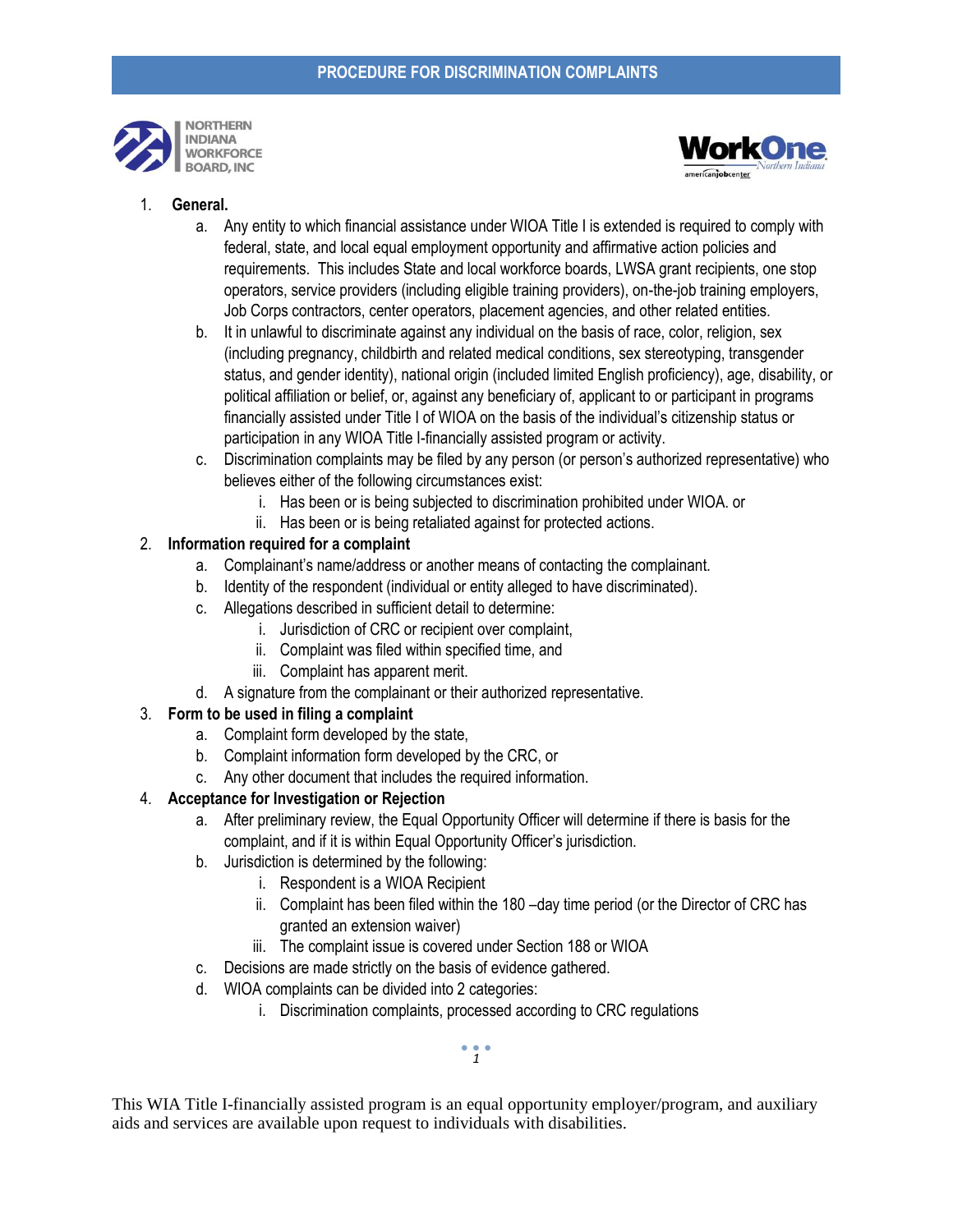- ii. Program complaints, processed according to ETA regulations
- iii. The Equal Opportunity Officer handles discrimination complaints. Program complaints are handled other entities, such as Supervisor or Human Resources.
- e. If the Equal Opportunity Officer determines there is no jurisdiction, they must send the complainant a Written Notice of Lack of Jurisdiction, including:
	- i. The reason for the determination
	- ii. Notice that the complainant has a right to file a complaint with CRC within 30 days of receiving such notice.

#### 5. **Specific Required Elements**

- a. If the Equal Opportunity Officer determines that there is an apparent basis for the complaint, then he/she will provide notice to all parties who have a legitimate interest in the complaint, including an **initial written notice** to the complainant acknowledging:
	- i. receipt of complaint,
	- ii. complainant's right to representation,
	- iii. rights contained in the EO Poster, and
	- iv. the right to request and receive, at no cost, auxiliary aids and services, and language assistance services, and that this notice will be translated as required.
- b. **A written statement of issues** will be provided to complainant that includes a list of issues raised in the complaint and whether the Recipient will accept or reject each issue.
- **c. Period for fact-finding or investigation**
	- i. The choice to use customary process rests with the complainant.
	- ii. The Equal Opportunity Officer will conduct an objective and impartial investigation. A copy of the complaint is given to the entity that is alleged to have committed the discriminatory act.
	- iii. Both sides are given the opportunity to provide information to support their position.

#### d. **Period for attempt to resolve complaint**,

- i. In most cases, the Equal Opportunity Officer will give a choice of participating in an alternative dispute resolution (ADR), with the ultimate goal of providing a forum when both the complaining and responding parties can come to a mutually agreed-upon resolution.
- ii. In the case of a breach of the ADR agreement, any party may file a complaint directly with the CRC Director
- iii. When either party wishes to bypass an informal resolution, or when informal resolution fails, a formal investigation is conducted.
- iv. Formal investigation includes
	- notification to the complaining and responding parties within 10 working days
	- a written response from the responding party within 5 working days
	- written findings of fact and recommendations within 90 days of the date the Formal Complaint was filed.
- v. Non-party witnesses participating in an investigation are prohibited from sharing information revealed to them during the investigation.

This WIA Title I-financially assisted program is an equal opportunity employer/program, and auxiliary aids and services are available upon request to individuals with disabilities.